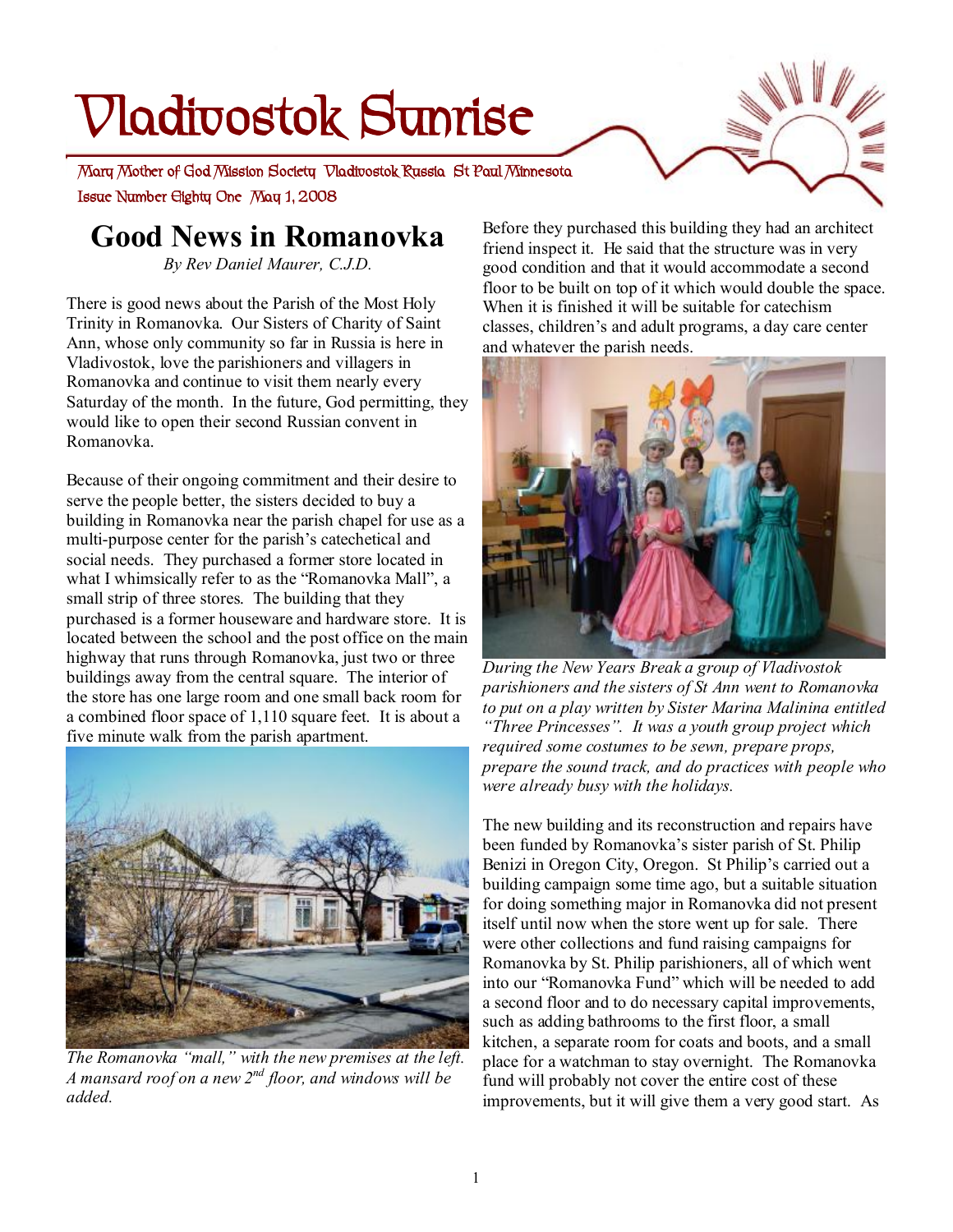a rural village with high unemployment, Romanovka's building costs are much lower than in Vladivostok.

After it became clear that the parish could not build a free standing building as a combination church and parish center, "Plan B" was to try to buy the other three apartments in the stairwell where the parish apartment chapel is located and use them for various parish needs. But the owners did not want to sell, and that is how things have stood until now. Because of the sisters' continuing care and the commitment of the parishioners, we are happy finally to fulfill our responsibility to donors for the collected funds. There is still a lot of work to be done.



*The play was geared to the handicapped children of Romanovka.* 

## **Re-Starting Our Concert Program of Sacred Music**

#### *By Rev Daniel Maurer, C.J.D.*

During the restoration of the inside of our historic church, our organ concert program was suspended from after Christmas 2005 until early October 2007. We returned to the inside of the Church for Sunday Mass on October 7, 2007. We originally planned to be able to have the solemn re-consecration of the church on that same Sunday, but the marble altar was not finished in time, so it had to be postponed to February 3, 2008. We did not postpone the two organ concerts planned for October because, after almost two years without concerts we were anxious to begin again since they are one of our most successful programs, and we are bound to have them according to the terms under which our church building was returned to the parish. We simply shifted the theme of the concerts to the "re-opening" of the nave of the church after 78 years of being divided into multiple floors

and rooms. On October 8-9 we held two sell-out concerts (540 tickets total) with the following performers:



*Soprano Veronica Kasyanova is always a favorite.* 

1. Two excellent organists on the *Stella Maris* organ, Fr Johann Trummer, founder of the University Department of Church Music at the University of Graz, Austria; and our own Marina Omelchenko, who has been studying in Graz with a double major of organ performance and Church Music for the last two years

2. Our own outstanding Catholic Concert Choir of 26 members under the direction of Tatiana Lupach, the dean of the Choir Directing Faculty at the Vladivostok Community Music College

3. One guest solo vocalist, mezzo-soprano Elena Glushenko from the local Classical Opera Theater

4. A local violinist and a local cellist, who are members of our *Regina Angelorum* chamber orchestra.

These concerts were very well done and very well received. Fr Trummer is a famous and highly respected organist specializing in baroque composers, especially J. S. Bach. He originally planned to be here for the reconsecration of the church, but when the date was postponed he wanted to come anyway at his own expense to play for these first concerts since Christmas 2005. During these concerts, for the first time in the history of Vladivostok were played two pieces for two organs. Marina played on the Stella *Maris organ*, the console of which was brought up into the sanctuary for the concerts, and Fr Trummer played on the old "Epiphany" organ upstairs in the choir loft. The audience loved them. Marina has grown in her organ playing by leaps and bounds since she is studying with one of the greatest living German organists in Austria.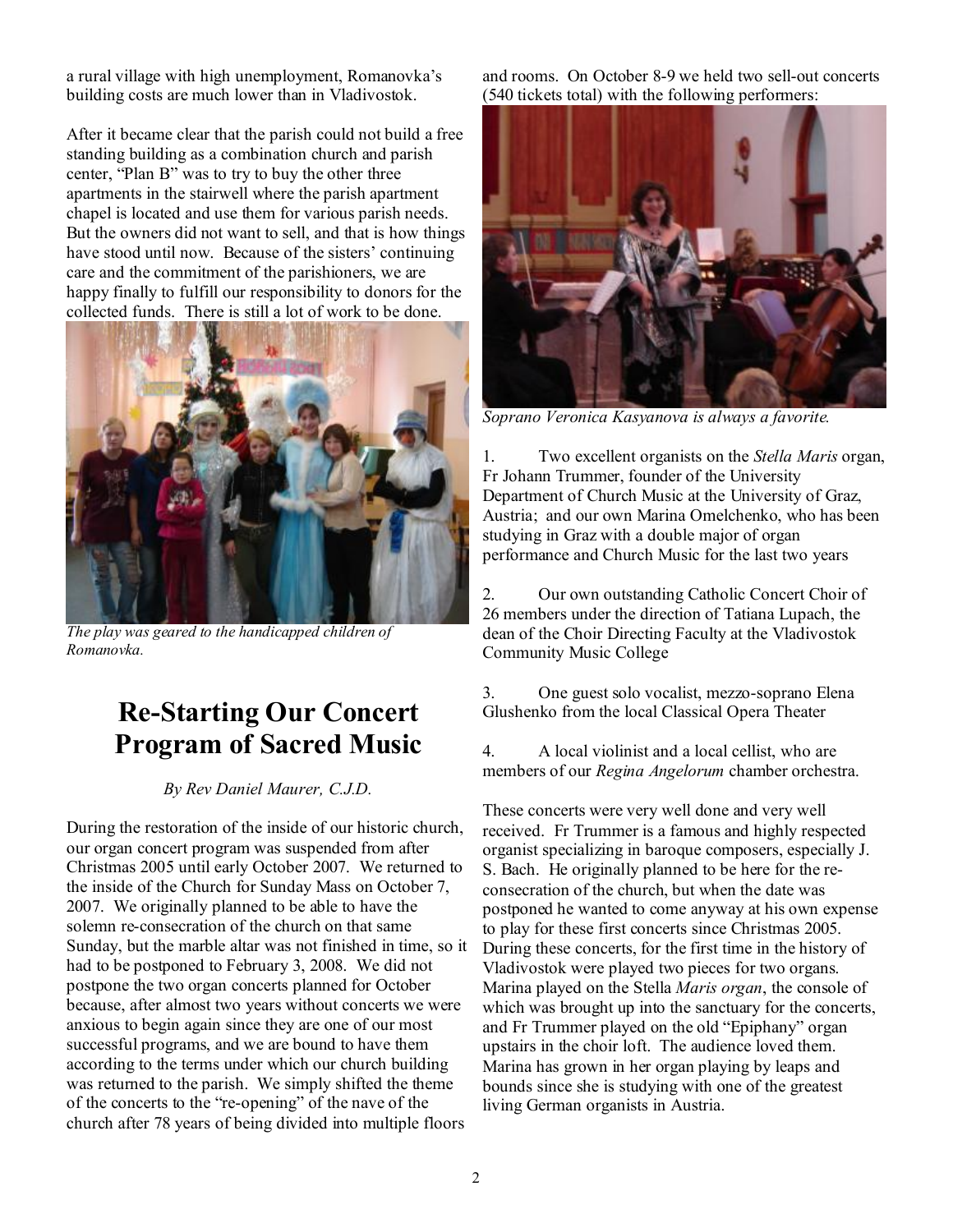The only problem with the concerts was that there were too few of them and people were clamoring for tickets, which went for 300 rubles (around \$12), more money than tickets for concerts of the local philharmonic orchestra downtown. It was my mistake to start the concert series too cautiously with only two concerts. I thought that after almost two years people might have forgotten about us. Usually we begin to give out tickets 4-5 weeks in advance and it takes them 3-4 weeks to be taken. But this time all tickets were gone in 8 days. We would have liked to add a third concert, but that was impossible because Fr Trummer had to return to Austria for the beginning of the school year. He teaches at the University and is the vicerector of the major seminary. With the October concerts we have resumed our full concert schedule.

**Four Christmas 2007 Concerts:** The next concerts performed on the *Stella Maris* organ were our traditional four Christmas concerts, Dec. 25, 26, 27, 28. We raised the tickets to 400 rubles (\$16) with a \$2 discount for students and people over 60. Again all tickets were taken (total 1080). The list of performers was the similar to October. Fr Trummer was not here; but another guest singer was--our good friend Veronica Kasyanova, soprano from the Khabarovsk Philharmonic Orchestra (500 miles north of Vladivostok); and we had the full membership of our *Regina Angelorum* Chamber Orchestra (8 members) performing. These concerts were also very warmly received. Marina was hailed as a star, and the concert choir brought down the house each evening with a wonderful program of Christmas carols from around the world.

**Two Re-consecration Concerts, Feb 4-5, 2008:** Finally we were able to have two special concerts in honor of the re-consecration of the church. They were held on February 4-5 with Marina, Fr Trummer (who again paid for his own round trip ticket and refused any honorarium), our Catholic Concert Choir, who did a special, unprecedented third program of all-new songs in just 8 rehearsals, (usually they only sing for Christmas and Easter concerts for which they have 20 rehearsals each.); *Regina Angelorum* and the mezzo-soprano Elena Glushenko. These concerts were held just a month after our Christmas concerts. I was concerned that perhaps we were over-killing the market for organ concerts. At first ticket moved sluggishly, but with just a bit more advertising on TV (very cheap) all were gone two days before the first concert. After both concerts people came up to me and said that of all our concerts, these had the best program and narration ever. Remember, we have our Director of Evangelization, Yuri Belozorov, act as concert announcer. He gives a very short reflection before each piece tying the music in with the theme of the concert so

that it can be an integrated spiritual experience. The narration of this concert tied in the music with the entire history of the parish (1862 to the present) through its founding, initial growth, immigration and hard times in the Russian Far East, arrival of the Communists, persecution, annihilation, refounding, restoring, re-growth and future hopes.

**Three Easter 2008 Concerts**: The concert series for the 2007-2008 school year was brought to a successful conclusion with three Easter concerts, on the evenings of April 16, 17 and 18. The performers were our regular artists: Marina Omelchenko, the Catholic Concert Choir under the direction of Tatiana Lupach, the *Regina Angelorum* Chamber Orchestra; and soloists Elena Glushenko and Veronica Kasyanova from Khabarovsk. As usual, all 750 tickets were gone in advance. The musical program was one of the best ever presented in the 12-year history of our concert program, thanks to a world of new music that Marina has access to from contacts in Austria and Moscow. The first half of the concert was dedicated to the theme of the suffering and death of Jesus. It presented many pieces that had never before been heard in Russia. The concert goers were asked to refrain from applauding until after the final piece. The most dramatic moments of the concert were during the three last choral pieces of this first half, including a Russian language translation of "The Reproaches" (O My People, What Wrong Have I Done You?), and a very dramatic piece based on the Hebrew words *Eli, Eli, Lama Sabachthani?* (My God, My God, Why Have You Forsaken Me?). Many people had tears in their eyes. The second half of the concert was a joyous celebration of the resurrection of Christ, with traditional pieces by baroque, romantic and modern composers. During the three evenings over 100 new people, who were here for the first time, signed up to receive information about next year's sacred music concert programs.

The Catholic Church is for everyone, so we are happy to have programs for the poor and uneducated, as well as for the knowledgeable and refined—and the rest of us in between.

### **Remember "Mary Mother of God Mission Society" in your will.**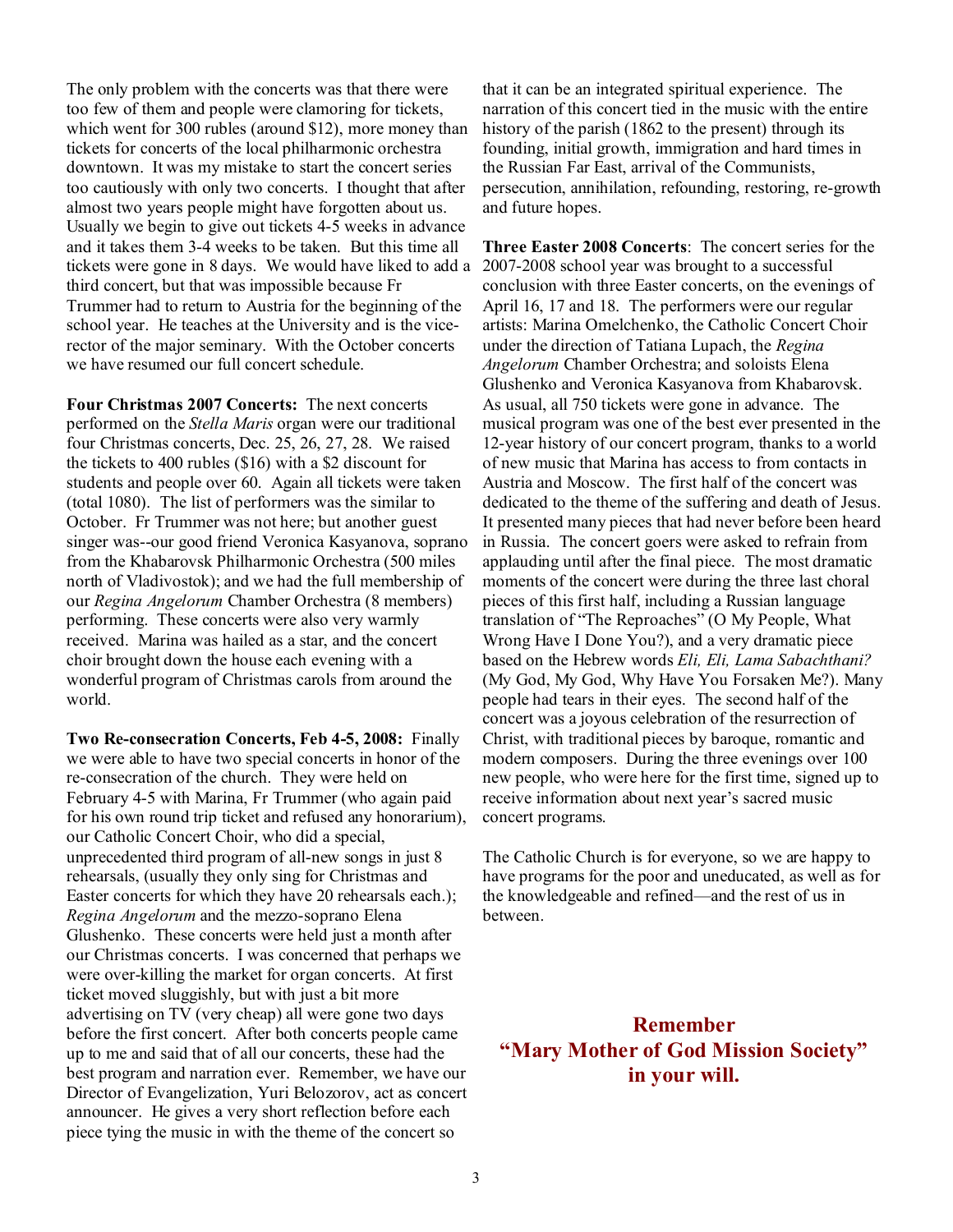## **News Notes**

*by V Rev Myron Effing, C.J.D.*

● Our **Boy Scout Troop 1864** recently visited the hospice where our volunteer Brian works on a regular basis. Brian said, "We spent a few hours talking with the folks and distributing juice, cookies and cigarettes. I know it sounds bad, but the men there act like it's Christmas morning when they get cigarettes. Sadly it's probably the highlight of their week. Most of the people were open and engaging. It was a great experience for the boys to do a good turn there although they were a little stunned at first by the conditions in which these people live. Many of them have been abandoned by their families and have nowhere else to go. The boys commented on the smell, the deteriorating building, the stray cats and the people who just cry out of pain or loneliness. But our visit really brightened their day, and I hope it's not the last time we are able to visit."

 The Scouts also made their annual winter trip to Arsenyev, but they didn't have enough money for the ski lift or skis, so they made the best of having fun in the snow and sliding down hillsides. For city boys, even that is important! Meanwhile they also stayed a day at the "Little House on the Prairie"--the log cabin built by a Catholic family in the village of Lubyanka. It was great for the city kids to be with the farm animals and to see the work of farmers.

 Schools will have week-long break at the end of March, so the Scouts are planning another campout, probably on Russian Island.



*The Scouts "snug as a bug" in a homemade log cabin. Yes, that is a computer—the kids don't have to write on the back of shovels.* 



*Scouts studying the home-made sawmill equipment with which the house was built by Yuri Kolomeitsev.* 

*Snow in the woods! There was little snow in Vladivostok itself this winter.* 



● **Our parishioner Dima Kamil** is studying for his master's in Theology of the Family in Gaming, Austria, preparing for more work with our Omega Program for University Students. His course of studies this semester is:

1) Ecclesiology (especially Vatican II and it's premises and consequences)

2) Nature and Grace (Karl Rahner and Henry de Lubac)

3) History and Truth (about Time and Being in Aquinas, Hegel, Kant, Heidegger, etc)

4) Natural Philosophy: motion and order--mostly Aristotle 5) and then his thesis, which is going to be about revelation as the Word of God and ways to answer it. "It's not defined yet," says Dima. He'll be home for the summer, hopefully!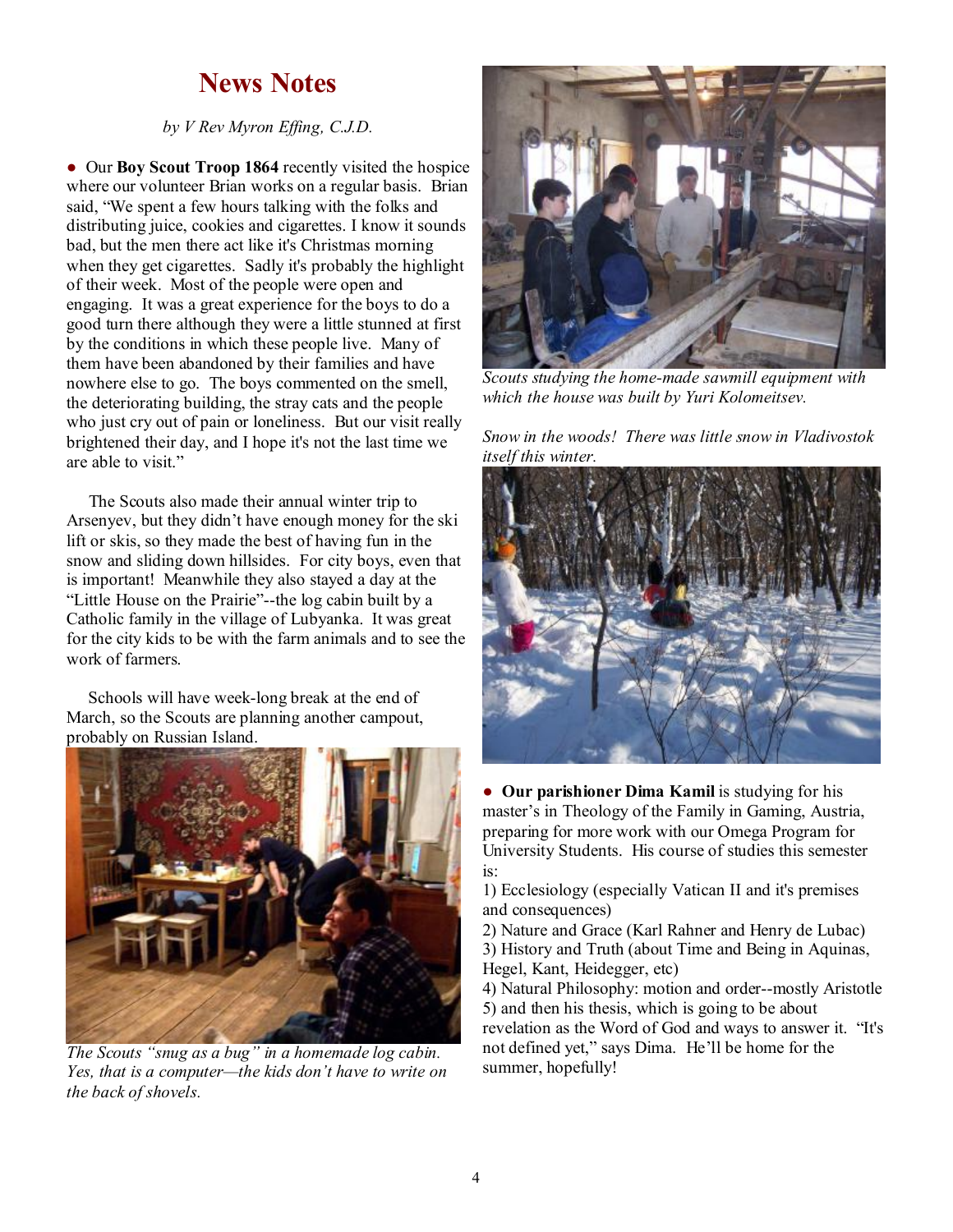● Our Sister Parish of St Joseph in Modesto, California has generously offered us office space on their campus! Thank you St. Joseph! This means we will have a **second office** which will extend our presence and develop more awareness of our mission and the Church in Russia on the West coast! However, this also means we need to equip an entire office from scratch! Catholic Charities of the Stockton Diocese has helped us by donating a used desk and file holders. Parishioners and friends have donated a copy machine, coffee maker, and chairs. We still need a computer and better quality color printer. Contact Vicky Trevillyan at 209-408-0728 for details. Thanks!

● Progress on the **steeples**: Recently I had to pay a bill of \$3500 for airfare for the Vietnamese workers who have done most of the work on the steeples after the Chinese went home for the Chinese New Year. Their visas had expired, so they are already home, too! Luckily there is a direct flight on Vladivostok Airlines to Hanoi, which makes the tickets somewhat cheaper.

 Soon after they left, the four bells were raised onto one of the half-completed steeples! Here is a photo for you. The bells have stood patiently waiting for ten years! They were personally blessed by Pope John Paul II for us, and brought to the Russian Far East from Poland by a truck driven by the Boy Scouts! They can't ring, of course, until they are finally hung on their mounts which will happen only after the completion of the steeples. The topmost parts of the steeples are in the planning stages now. You can see that we have a long way to go (up!) Donations are welcome!



• For Holy Week we were privileged to have four **American seminarians** visit us. They made a deep

impression on our people, especially because they joined with our choir for all the Holy Week services. Some things they new already—the Latin hymns that we sing, but other things Fr Dan prepared for them the Russian words in English letters. They said that it was the policy at St Paul Seminary, that all seminarians had to experience a foreign mission as part of their seminary training. Wise idea! The seminarians were from St Paul, Green Bay, and Joliet. It helped a lot, too, that we have a new choir director. She is great, and our choir never sang better. And we were in our newly reconsecrated church in all its glory!

*The seminarians visit Brian and a friend.* 



• Everybody is scrambling to solve their visa problems following upon the new Russian law about visas. The new law is a mirror of the European Union's law about Russians who travel to Europe. But it is big problems for priests and sisters who work in Russia. It will mean that we have to leave Russia and return to America every three months, if we can't solve it—that is an expensive proposition. We are scrambling to get a Russian green card, as we have lived in Russia 17 years already. With these problems, the number of priests is decreasing, and some traditional parishes may be without priests. Pray for vocations in Russia!

• The priestly ordination of our Brother Oleg Yelchaninov, C.J.D., is scheduled for July 20 at the Cathedral of the Diocese of St Joseph in Irkustk. He will be the second priest ordained from Most Holy Mother of God Parish in Vladivostok. I'm sure he will appreciate your prayers! Maybe someone would like to buy his new alb and vestments?

● With such high real estate costs in Vladivostok, many charitable organizations and voluntary organizations can't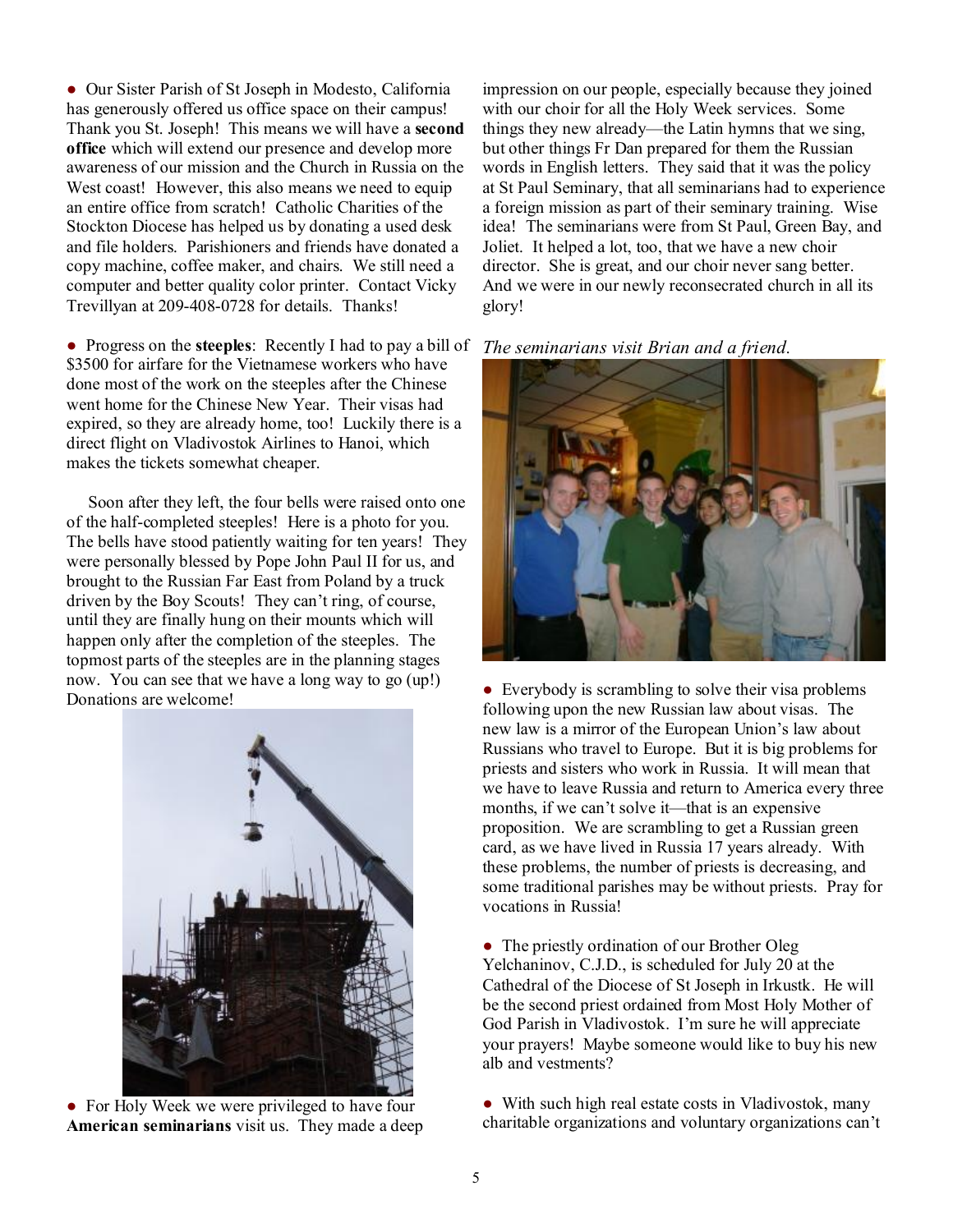find places to have their meetings. Many meeting rooms and stairways and corners are rented out to minibusinesses to help pay the bills. With our new rectory and with our St Joseph Parish premises in Second river we can offer folks an opportunity to meet. Currently **AA and Alanon** meet in both premises, and recently the leaders of the community voluntary organizations of Soviet County were able to use our St Joseph's premises for a meeting to plan a general strategy for their work.



*Sorry the photo isn't in focus, but it gives you the general idea of the meeting at St Joseph's.* 

● Construction continues on the liturgical elements of our church as designed by Matthew Aldermann. Here is a photo of our parishioner Lydia Nam, a teacher of Graphic Arts, as she paints the images on the ambry. An ambry is a cabinet or safe for the holy oils.



*Lydia Nam painting the Holy Spirit, and the carpenter who has made all of our liturgical items, Shuping Zhang.* 



*The completed ambry, open for anointings. The lid on the baptismal font is still not complete.* 



*The first baptism in the new font at the Easter vigil of 2008, Mrs. Svetlana Loboda. The godfather was Yuri Belozorov, and the chief server was Dima Ovcharenko.*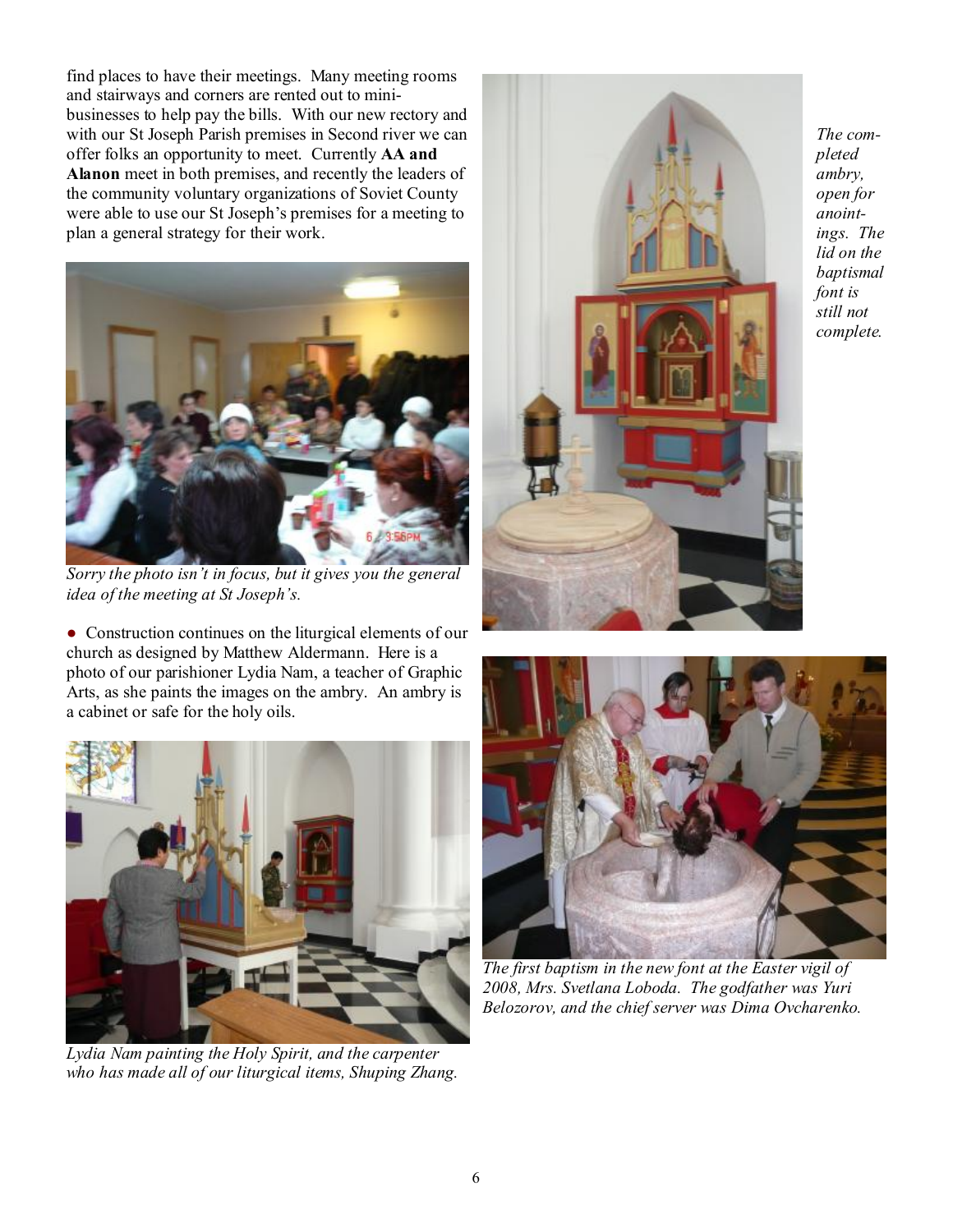• The "Grandma Program" continues to be very important for the orphans of our region. Even though caregivers at the orphanages try their best, there is still nothing like grandma for a treat for the kids.



*Our "Grandmas" and their charges with the chief doctor of Children's Hospital #3 in Vladivostok.* 

● In January the prayer group "Mothers in Prayer" had its retreat, using the Our Lady of Fatima Rectory facilities. Organization members from both Most Holy Mother of God Parish and St Joseph's Parish participated, and Fr Dan served as chaplain and they all reflected on the meaning of the Incarnation for moms. Besides the retreat program the group was able to attend the Christmas Festival of Christian Choirs, which is an annual ecumenical event for Most Holy Mother of God Parish.



*"Mothers in Prayer" who made the retreat. Their groups gather to pray, especially for their children, every Sunday before Sunday Mass.* 

## **Opportunities**

♥ The Women's Support Center in Arsenyev sent you this nice photo of a mom and her child to remind you that you can donate to this important program.

## **How to Communicate with Us**

#### **Internet**

Russian language: [www.catholic.vladivostok.ru](http://www.catholic.vladivostok.ru) English language: [www.vladmission.org](http://www.vladmission.org) Sisters in English: [www.cjd.cc](http://www.cjd.cc)

**Office in Russia: Phone:** 011-7-4232-26-96-14

myron@catholic.vladivostok.ru daniel@catholic.vladivostok.ru

**Letters** without donations: Most Holy Mother of God Catholic Parish Volodarskovo 22 690001 Vladivostok RUSSIA

**Office in California: Phone and FAX:** 1-(209) 408-0728 Mary Mother of God Mission Society 2105 Lancey Drive Suite 11 Modesto CA 95355

#### $usoffice(\partial_y)$ ladmission.org

**Office in Minnesota for donations: Phone and FAX:** 1-(651) 227-

0208 Mary Mother of God Mission Society 1854 Jefferson Ave St Paul MN 55105-1662

Or you can **donate from your credit card** through our web site. Your donations are tax-deductible. You will receive any required receipt for tax purposes by return mail. Please be assured that we do not sell our mailing list or any other donor information to other organizations. **Donations in kind**. If you have items that you think we can use, please contact Mrs Vicky Trevillyan at the Mission Office in Modesto giving a complete list of items.

#### **Office in Canada: Phone**: 1-(807) 597-6052 gnivall@shaw.ca

Mary Mother of God Mission Society PO Box 868 Atikokan Ontario Canada P0T 1C0

**Sisters in Jesus the Lord: Phone:** (651)230-3337 525 Thomas Ave St Paul, MN 55103

**Vladivostok Sunrise** Edited and produced in Russia by V Rev Myron Effing, C.J.D. Assembled for mailing by Nativity Parish, St Paul, Minnesota.